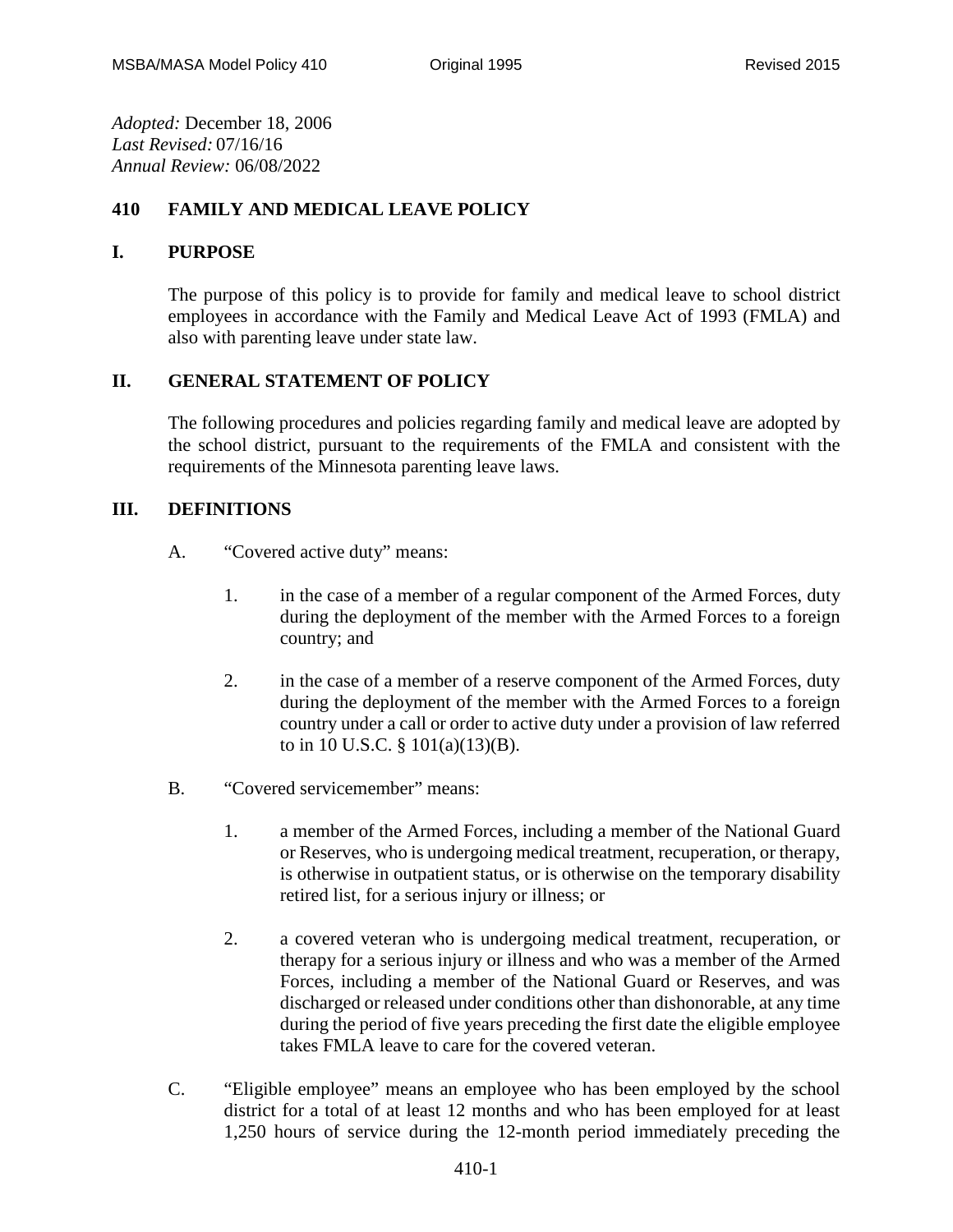commencement of the leave. An employee returning from fulfilling his or her Uniformed Services Employment and Reemployment Rights Act (USERRA) covered service obligation shall be credited with the hours of service that would have been performed but for the period of absence from work due to or necessitated by USERRA-covered service. In determining whether the employee met the hours of service requirement, and to determine the hours that would have been worked during the period of absence from work due to or necessitated by USERRA-covered service, the employee's pre-service work schedule can generally be used for calculations. While the 12 months of employment need not be consecutive, employment periods prior to a break in service of seven years or more may not be counted unless the break is occasioned by the employee's fulfillment of his or her USERRA-covered service obligation or a written agreement, including a collective bargaining agreement, exists concerning the school district's intention to rehire the employee after the break in service.

- D. "Military caregiver leave" means leave taken to care for a covered servicemember with a serious injury or illness.
- E. "Next of kin of a covered servicemember" means the nearest blood relative other than the covered servicemember's spouse, parent, son, or daughter, in the following order of priority: blood relatives who have been granted legal custody of the covered servicemember by court decree or statutory provisions, brothers and sisters, grandparents, aunts and uncles, and first cousins, unless the covered servicemember has specifically designated in writing another blood relative as his or her nearest blood relative for purposes of military caregiver leave under the FMLA. When no such designation is made and there are multiple family members with the same level of relationship to the covered servicemember, all such family members shall be considered the covered servicemember's next of kin, and the employee may take FMLA leave to provide care to the covered servicemember, either consecutively or simultaneously. When such designation has been made, the designated individual shall be deemed to be the covered servicemember's only next of kin.
- F. "Outpatient status" means, with respect to a covered servicemember who is a current member of the Armed Forces, the status of a member of the Armed Forces assigned to:
	- 1. a military medical treatment facility as an outpatient; or
	- 2. a unit established for the purpose of providing command and control of members of the Armed Forces receiving care as outpatients.
- G. "Qualifying exigency" means a situation where the eligible employee seeks leave for one or more of the following reasons:
	- 1. to address any issues that arise from a short-notice deployment (seven calendar days or less) of a covered military member;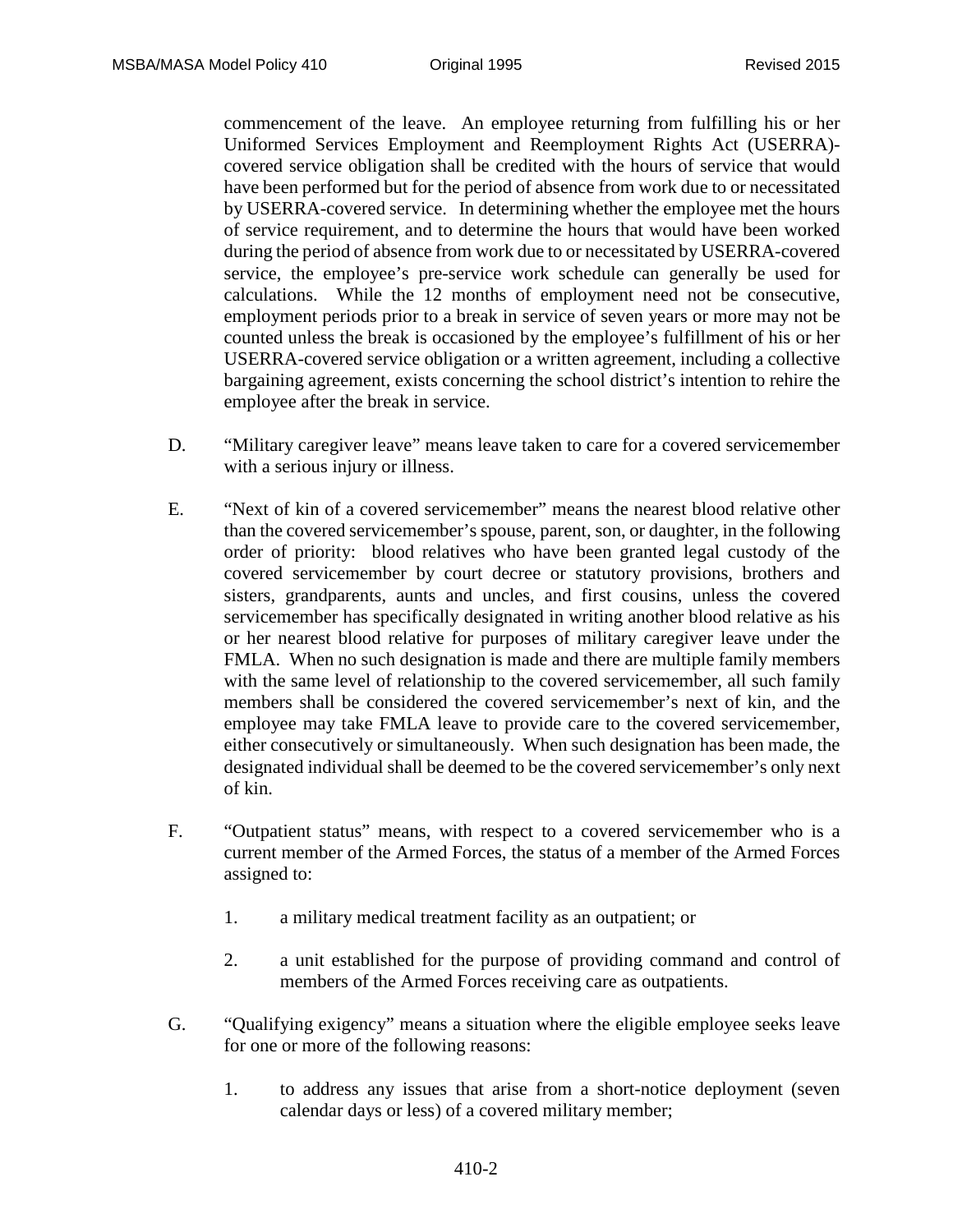- 2. to attend military events and related activities of a covered military member;
- 3. to address issues related to childcare and school activities of a covered military member's child;
- 4. to address financial and legal arrangements for a covered military member;
- 5. to attend counseling provided by someone other than a health care provider for oneself, a covered military member, or his/her child;
- 6. to spend up to 15 calendar days with a covered military member who is on short-term, temporary rest and recuperation leave during a period of deployment;
- 7. to attend post-deployment activities related to a covered military member;
- 8. to address parental care needs; and
- 9. to address other events related to a covered military member that both the employee and school district agree is a qualifying exigency.
- H. "Serious health condition" means an illness, injury, impairment, or physical or mental condition that involves:
	- 1. inpatient care in a hospital, hospice, or residential medical care facility; or
	- 2. continuing treatment by a health care provider.
- I. "Spouse" means a husband or wife. For purposes of this definition, husband or wife refers to the other person with whom an individual entered into marriage as defined or recognized under state law for purposes of marriage in the state in which the marriage was entered into or, in the case of a marriage entered into outside of any state, if the marriage is valid in the place where entered into and could have been entered into in at least one state. This definition includes an individual in a same-sex or common law marriage that either: (1) was entered into in a state that recognizes such marriages; or (2) if entered into outside of any state, is valid in the place where entered into and could have been entered into in at least one state.
- J. "Veteran" has the meaning given in 38 U.S.C. § 101.

#### **IV. LEAVE ENTITLEMENT**

- A. Twelve-week Leave under Federal Law
	- 1. Eligible employees are entitled to a total of 12 work weeks of unpaid family or medical leave during the applicable 12-month period as defined below, plus any additional leave as required by law. Leave may be taken for one or more of the following reasons in accordance with applicable law: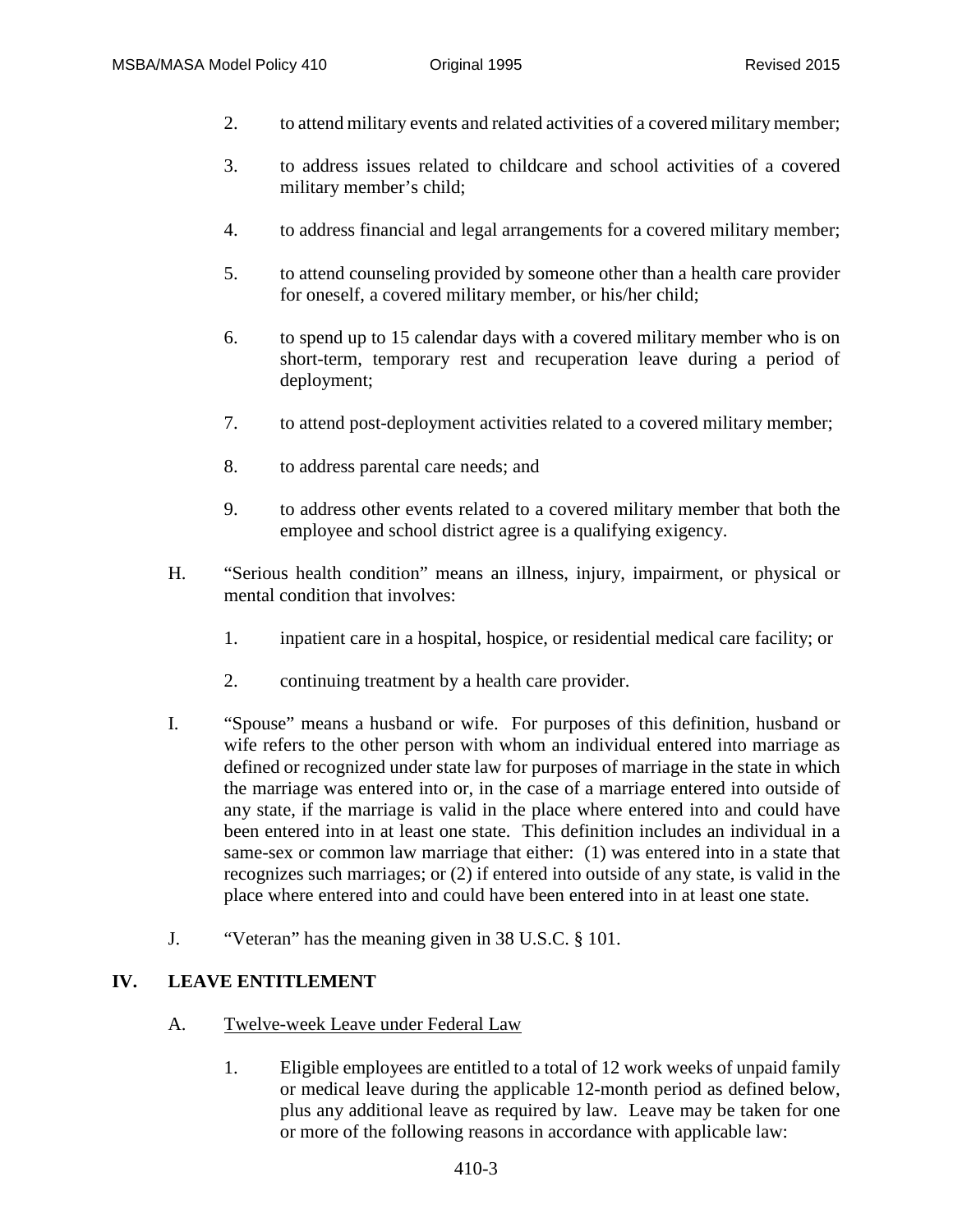- a. birth of the employee's child and to care for such child;
- b. placement of an adopted or foster child with the employee;
- c. to care for the employee's spouse, son, daughter, or parent with a serious health condition;
- d. the employee's serious health condition makes the employee unable to perform the functions of the employee's job; and/or
- e. any qualifying exigency arising from the employee's spouse, son, daughter, or parent being on covered active duty, or notified of an impending call or order to covered active duty in the Armed Forces.
- 2. For the purposes of this policy, "year" is defined as a rolling 12-month period measured backward from the date an employee's leave is to commence.
- 3. An employee's entitlement to FMLA leave for the birth, adoption, or foster care of a child expires at the end of the 12-month period beginning on the date of the birth or placement.
- 4. A "serious health condition" typically requires either inpatient care or continuing treatment by or under the supervision of a health care provider, as defined by applicable law. Family and medical leave generally is not intended to cover short-term conditions for which treatment and recovery are very brief.
- 5. A "serious injury or illness," in the case of a member of the Armed Forces, including a member of the National Guard or Reserves, means:
	- a. injury or illness that was incurred by the member in the line of duty on active duty in the Armed Forces or that existed before the beginning of the member's active duty and was aggravated by service in the line of duty on active duty in the Armed Forces and that may render the member medically unfit to perform the duties of the member's office, grade, rank, or rating; and
	- b. in the case of a covered veteran who was a member of the Armed Forces, including a member of the National Guard or Reserves, at any time, during the period of five years preceding the date on which the veteran undergoes the medical treatment, recuperation, or therapy, means a qualifying injury or illness that was incurred by the member in the line of duty on active duty in the Armed Forces or that existed before the beginning of the member's active duty and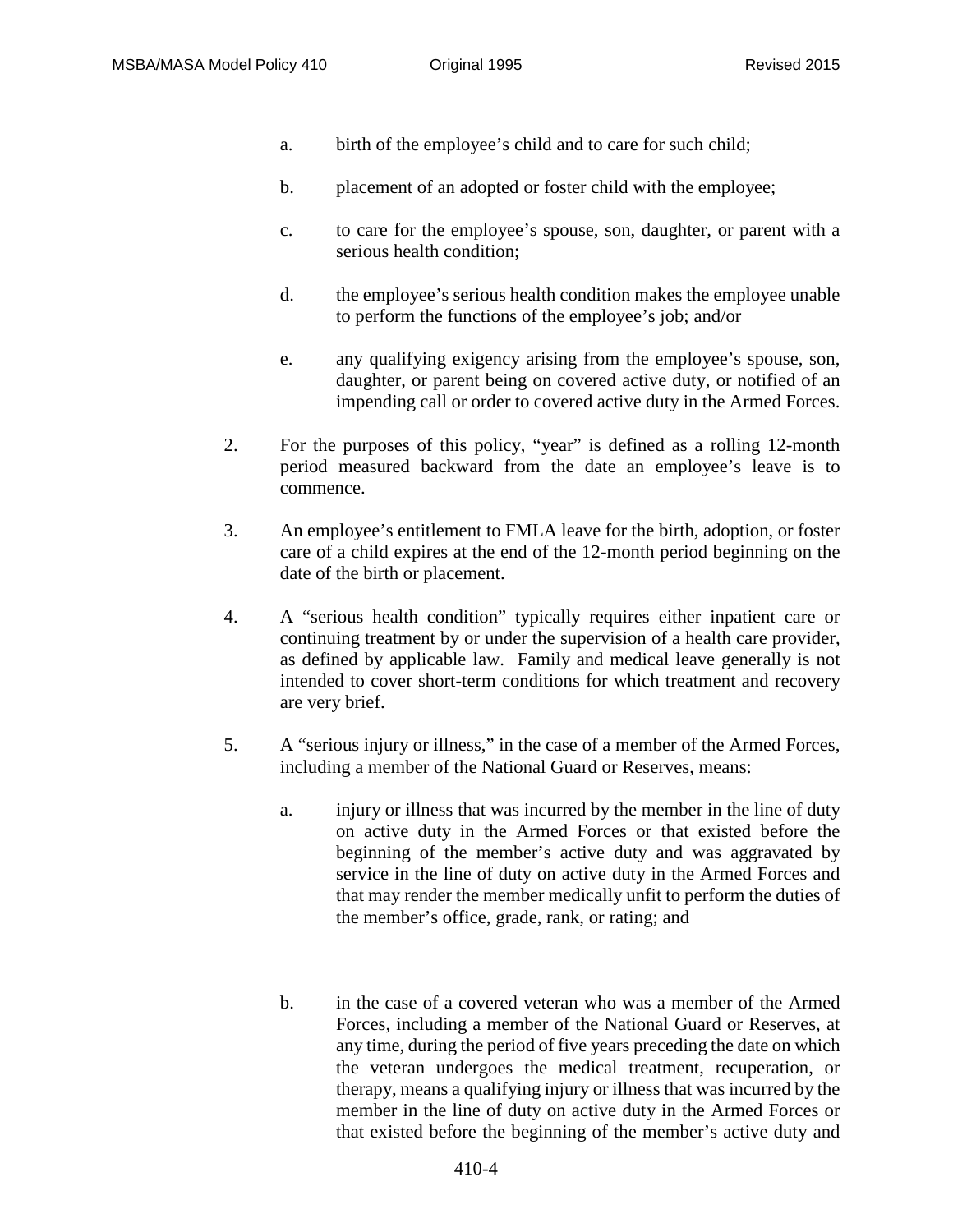was aggravated by service in the line of duty in the Armed Forces and that manifested itself before or after the member became a veteran, and is:

- (1) a continuation of a serious injury or illness that was incurred or aggravated when the covered veteran was a member of the Armed Forces and rendered the servicemember unable to perform the duties of the servicemember's office, grade, rank, or rating; or
- (2) a physical or mental condition for which the covered veteran has received a U.S. Department of Veterans Affairs Service-Related Disability (VASRD) rating of 50 percent or greater and such VASRD rating is based, in whole or in part, on the condition precipitating the need for military caregiver leave; or
- (3) a physical or mental condition that substantially impairs the covered veteran's ability to secure or follow a substantially gainful occupation by reason of a disability or disabilities related to military service, or would do so absent treatment; or
- (4) an injury, including a psychological injury, on the basis of which the covered veteran has been enrolled in the Department of Veterans Affairs Program of Comprehensive Assistance for Family Caregivers.
- 6. Eligible spouses employed by the school district are limited to an aggregate of 12 weeks of leave during any 12-month period for the birth and care of a newborn child or adoption of a child, the placement of a child for foster care, or to care for a parent. This limitation for spouses employed by the school district does not apply to leave taken: by one spouse to care for the other spouse who is seriously ill; to care for a child with a serious health condition; because of the employee's own serious health condition; or pursuant to Paragraph IV.A.1.e. above.
- 7. Depending on the type of leave, intermittent or reduced schedule leave may be granted in the discretion of the school district or when medically necessary. However, part-time employees are only eligible for a pro-rata portion of leave to be used on an intermittent or reduced schedule basis, based on their average hours worked per week. Where an intermittent or reduced schedule leave is foreseeable based on planned medical treatment, the school district may transfer the employee temporarily to an available alternative position for which the employee is qualified and which better accommodates recurring periods of leave than does the employee's regular position, and which has equivalent pay and benefits.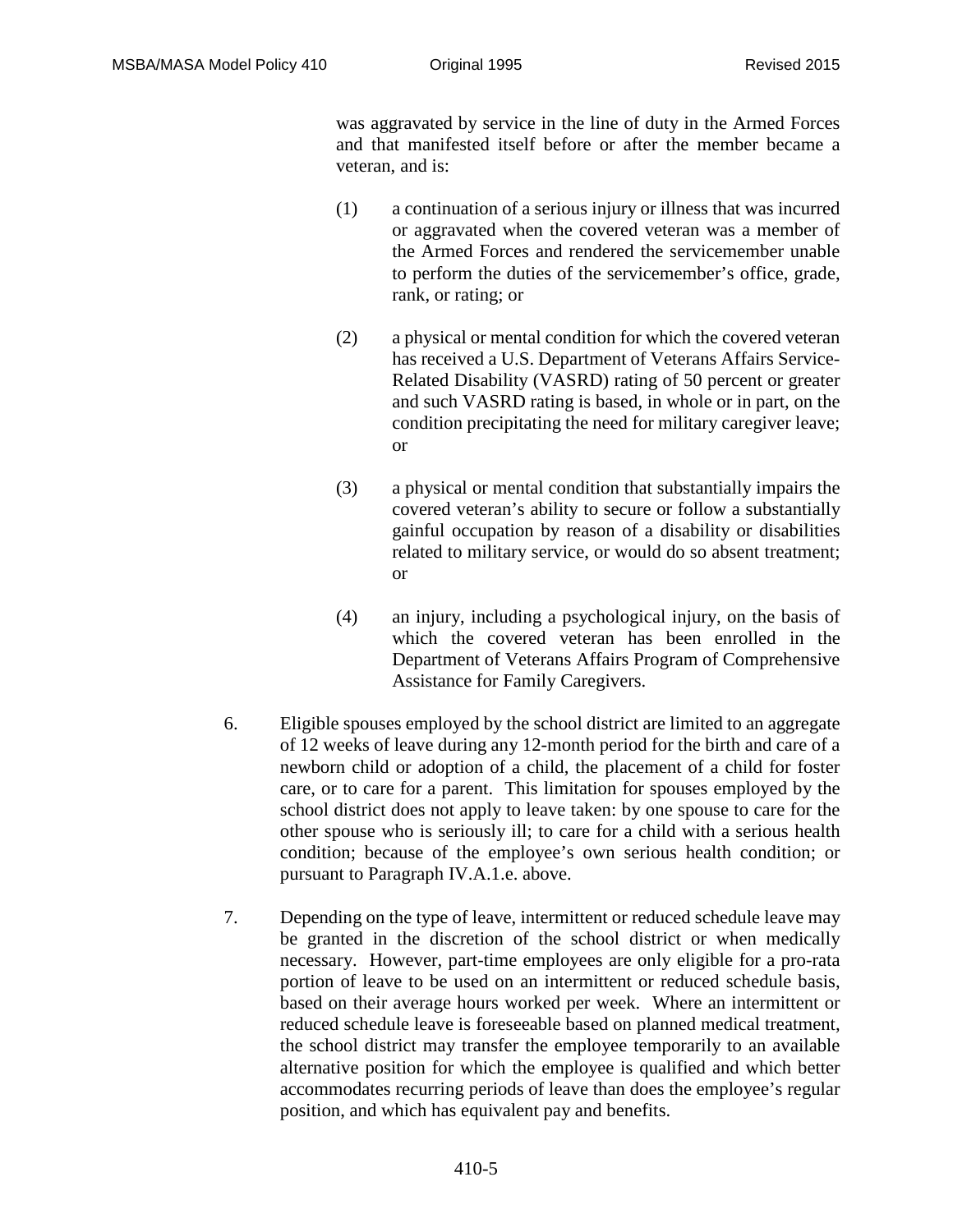- 8. If an employee requests a leave for the serious health condition of the employee or the employee's spouse, child, or parent, the employee will be required to submit sufficient medical certification. In such a case, the employee must submit the medical certification within 15 days from the date of the request or as soon as practicable under the circumstances.
- 9. If the school district has reason to doubt the validity of a health care provider's certification, it may require a second opinion at the school district's expense. If the opinions of the first and second health care providers differ, the school district may require certification from a third health care provider at the school district's expense. An employee may also be required to present a certification from a health care provider indicating that the employee is able to return to work.
- 10. Requests for leave shall be made to the school district. When leave relates to an employee's spouse, son, daughter, parent, or covered servicemember being on covered active duty, or notified of an impending call or order to covered active duty pursuant to Paragraph IV.A.1.e. above, and such leave is foreseeable, the employee shall provide reasonable and practical notice to the school district of the need for leave. For all other leaves, employees must give 30 days' written notice of a leave of absence where practicable. The failure to provide the required notice may result in a delay of the requested leave. Employees are expected to make a reasonable effort to schedule leaves resulting from planned medical treatment so as not to disrupt unduly the operations of the school district, subject to and in coordination with the health care provider.
- 11. The school district may require that a request for leave under Paragraph IV.A.1.e. above be supported by a copy of the covered military member's active duty orders or other documentation issued by the military indicating active duty or a call to active duty status and the dates of active duty service. In addition, the school district may require the employee to provide sufficient certification supporting the qualifying exigency for which leave is requested.
- 12. During the period of a leave permitted under this policy, the school district will provide health insurance under its group health plan under the same conditions coverage would have been provided had the employee not taken the leave. The employee will be responsible for payment of the employee contribution to continue group health insurance coverage during the leave. An employee's failure to make necessary and timely contributions may result in termination of coverage. An employee who does not return to work after the leave may be required, in some situations, to reimburse the school district for the cost of the health plan premiums paid by it.
- 13. The school district may request or require the employee to substitute accrued paid leave for any part of the 12-week period. Employees may be allowed to substitute paid leave for unpaid leave by meeting the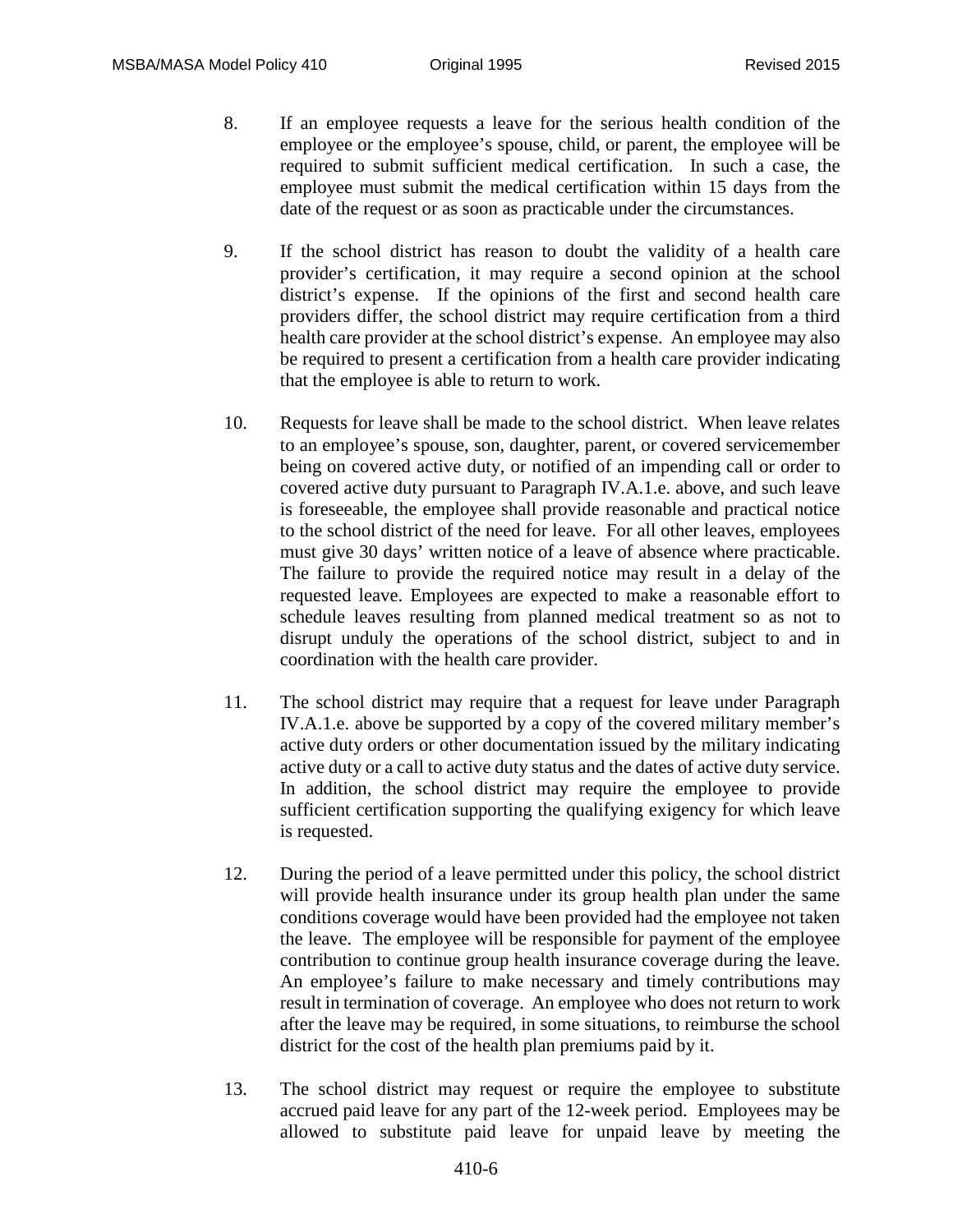requirements set out in the administrative directives and guidelines established for the implementation of this policy, if any. Employees eligible for leave must comply with the family and medical leave directives and guidelines prior to starting leave. The superintendent shall be responsible to develop directives and guidelines as necessary to implement this policy. Such directives and guidelines shall be submitted to the school board for annual review.

The school district shall comply with written notice requirements as set forth in federal regulations.

14. Employees returning from a leave permitted under this policy are eligible for reinstatement in the same or an equivalent position as provided by law. However, the employee has no greater right to reinstatement or to other benefits and conditions of employment than if the employee had been continuously employed during the leave.

#### B. Twelve-week Leave under State Law

An employee who does not qualify for parenting leave under Paragraphs IV.A.1.a. or IV.A.1.b. above may qualify for a 12-week unpaid leave which is available to a biological or adoptive parent in conjunction with the birth or adoption of a child, or to a female employee for prenatal care or incapacity due to pregnancy, childbirth, or related health conditions. The length of the leave shall be determined by the employee but must not exceed 12 weeks unless agreed by the employer. The employee may qualify if he or she has worked for the school district for at least 12 months and has worked an average number of hours per week equal to one-half of the full time equivalent during the 12-month period immediately preceding the leave. This leave is separate and exclusive of the family and medical leave described in the preceding paragraphs but may be reduced by any period of paid parental, disability, personal, or medical, or sick leave, or accrued vacation provided by the employer so that the total leave does not exceed 12 weeks, unless agreed by the employer, or leave taken for the same purpose under the FMLA. The leave taken under this section shall begin at a time requested by the employee. An employee who plans to take leave under this section must give the employer reasonable notice of the date the leave shall commence and the estimated duration of the leave. For leave taken by a biological or adoptive parent in conjunction with the birth or adoption of a child, the leave must begin within 12 months of the birth or adoption; except that, in the case where the child must remain in the hospital longer than the mother, the leave must begin within 12 months after the child leaves the hospital.

#### C. Twenty-six-week Servicemember Family Military Leave

1. An eligible employee who is the spouse, son, daughter, parent, or next of kin of a covered servicemember shall be entitled to a total of 26 work weeks of leave during a 12-month period to care for the servicemember. The leave described in this paragraph shall be available only during a single 12-month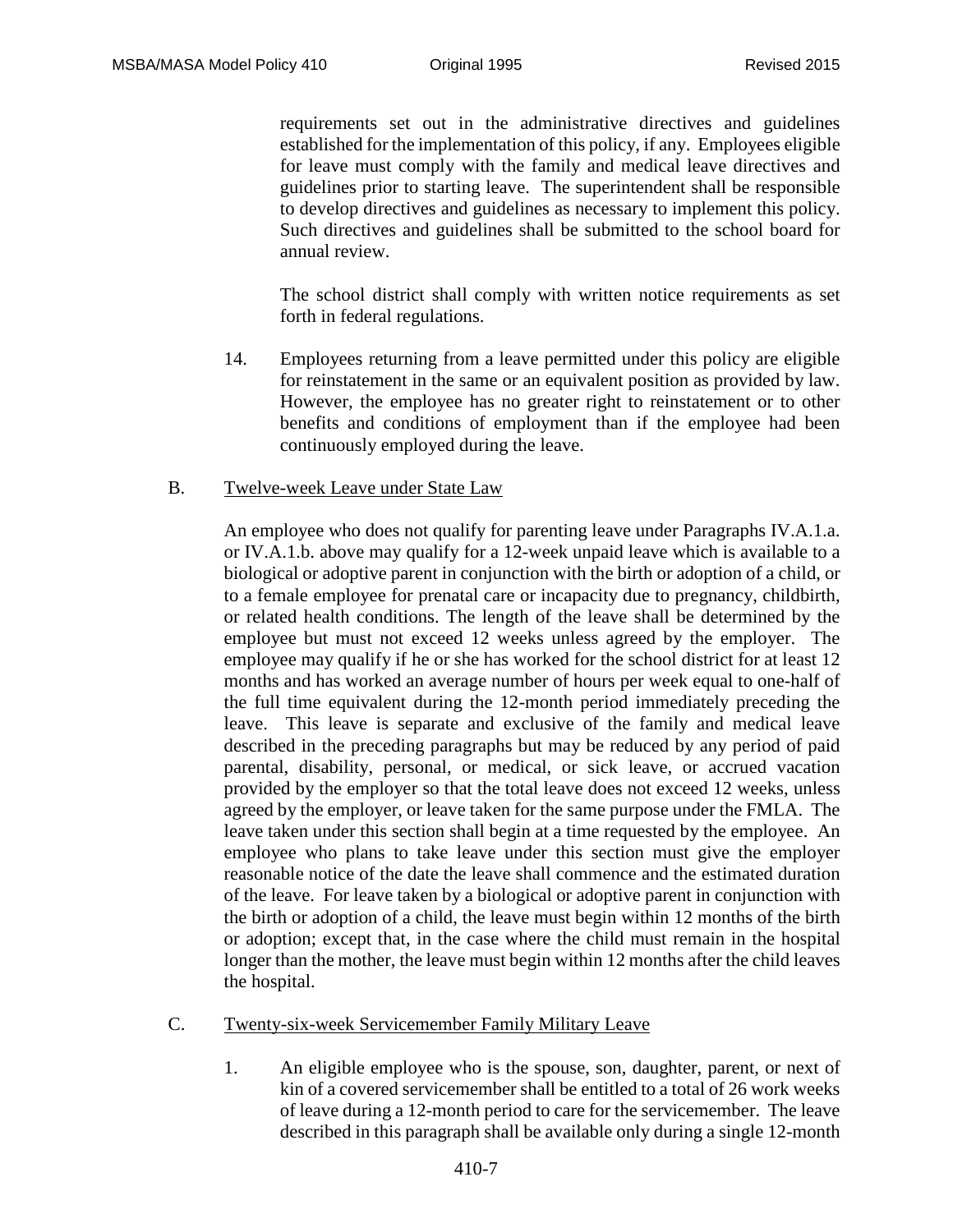period. For purposes of this leave, the need to care for a servicemember includes both physical and psychological care.

- 2. During a single 12-month period, an employee shall be entitled to a combined total of 26 work weeks of leave under Paragraphs IV.A. and IV.C. above.
- 3. The 12-month period referred to in this section begins on the first day the eligible employee takes leave to care for a covered servicemember and ends 12 months after that date.
- 4. Eligible spouses employed by the school district are limited to an aggregate of 26 weeks of leave during any 12-month period if leave is taken for birth of the employee's child or to care for the child after birth; for placement of a child with the employee for adoption or foster care or to care for the child after placement; to care for the employee's parent with a serious health condition; or to care for a covered servicemember with a serious injury or illness.
- 5. The school district may request or require the employee to substitute accrued paid leave for any part of the 26-week period. Employees may be allowed to substitute paid leave for unpaid leave by meeting the requirements set out in the administrative directives and guidelines established for the implementation of this policy, if any. Employees eligible for leave must comply with the family and medical leave directives and guidelines prior to starting leave.
- 6. An employee will be required to submit sufficient medical certification issued by the health care provider of the covered servicemember and other information in support of requested leave and eligibility for such leave under this section within 15 days from the date of the request or as soon as practicable under the circumstances.
- 7. The provisions of Paragraphs IV.A.7., IV.A.10., IV.A.12., IV.A.13., and IV.A.14. above shall apply to leaves under this section.

## **V. SPECIAL RULES FOR INSTRUCTIONAL EMPLOYEES**

A. An instructional employee is one whose principal function is to teach and instruct students in a class, a small group, or an individual setting. This includes, but is not limited to, teachers, coaches, driver's education instructors, and special education assistants.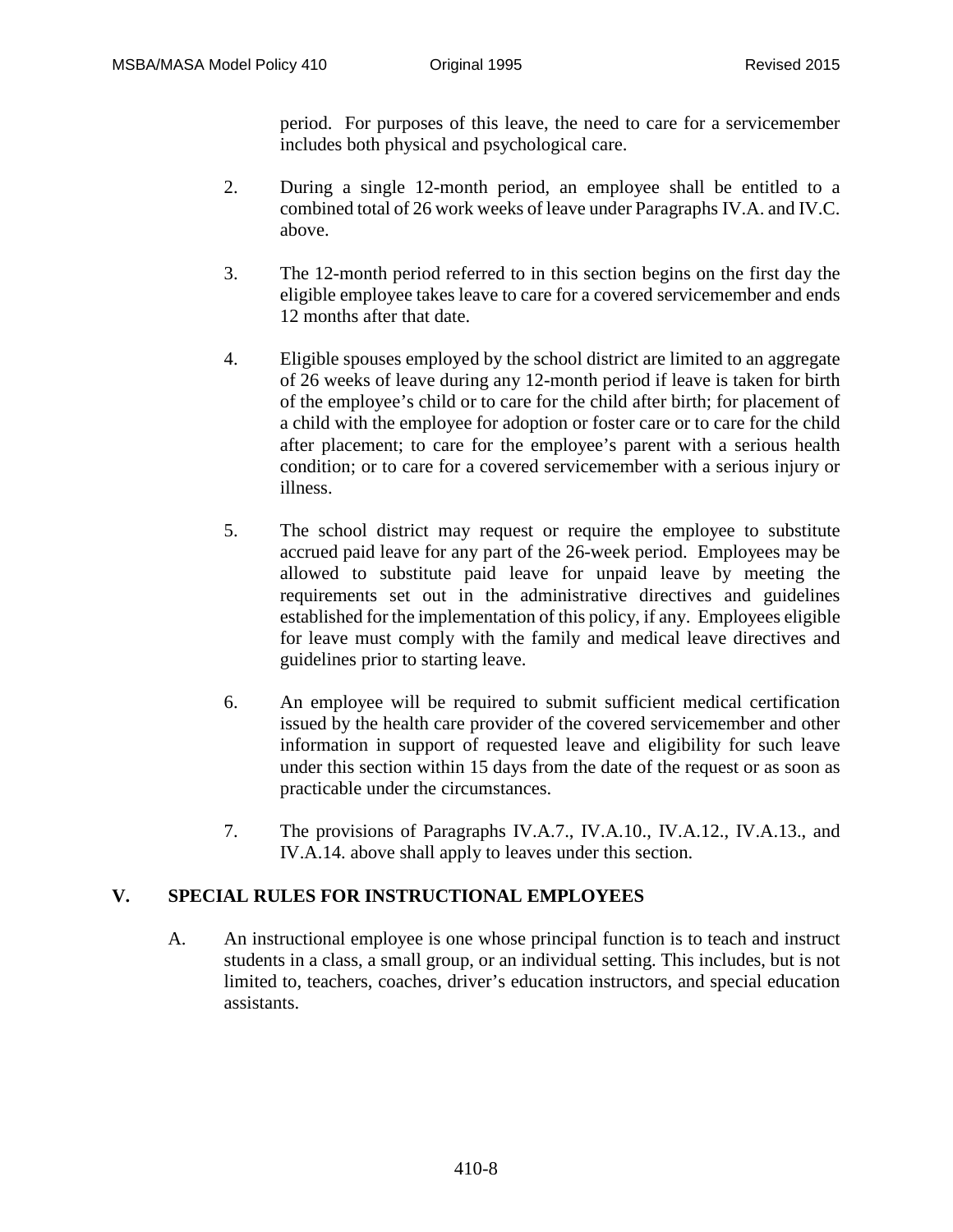- B. Instructional employees who request foreseeable medically necessary intermittent or reduced work schedule leave greater than 20 percent of the work days in the leave period may be required to:
	- 1. take leave for the entire period or periods of the planned medical treatment;

or

- 2. move to an available alternative position for which the employee is qualified, and which provides equivalent pay and benefits, but not necessarily equivalent duties.
- C. Instructional employees who request continuous leave near the end of a semester may be required to extend the leave through the end of the semester. The number of weeks remaining before the end of a semester does not include scheduled school breaks, such as summer, winter, or spring break.
	- 1. If an instructional employee begins leave for any purpose more than five weeks before the end of a semester and it is likely the leave will last at least three weeks, the school district may require that the leave be continued until the end of the semester.
	- 2. If the employee begins leave for a purpose other than the employee's own serious health condition during the last five weeks of a semester, the school district may require that the leave be continued until the end of the semester if the leave will last more than two weeks or if the employee's return from leave would occur during the last two weeks of the semester.
	- 3. If the employee begins leave for a purpose other than the employee's own serious health condition during the last three weeks of the semester and the leave will last more than five working days, school district may require the employee to continue taking leave until the end of the semester.
- D. The entire period of leave taken under the special rules will be counted as leave. The school district will continue to fulfill the school district's leave responsibilities and obligations, including the obligation to continue the employee's health insurance and other benefits, if an instructional employee's leave entitlement ends before the involuntary leave period expires.

## **VI. OTHER**

A. The provisions of this policy are intended to comply with applicable law, including the FMLA and applicable regulations. Any terms used from the FMLA will have the same meaning as defined by the FMLA and/or applicable regulations. To the extent that this policy is ambiguous or contradicts applicable law, the language of the applicable law will prevail.